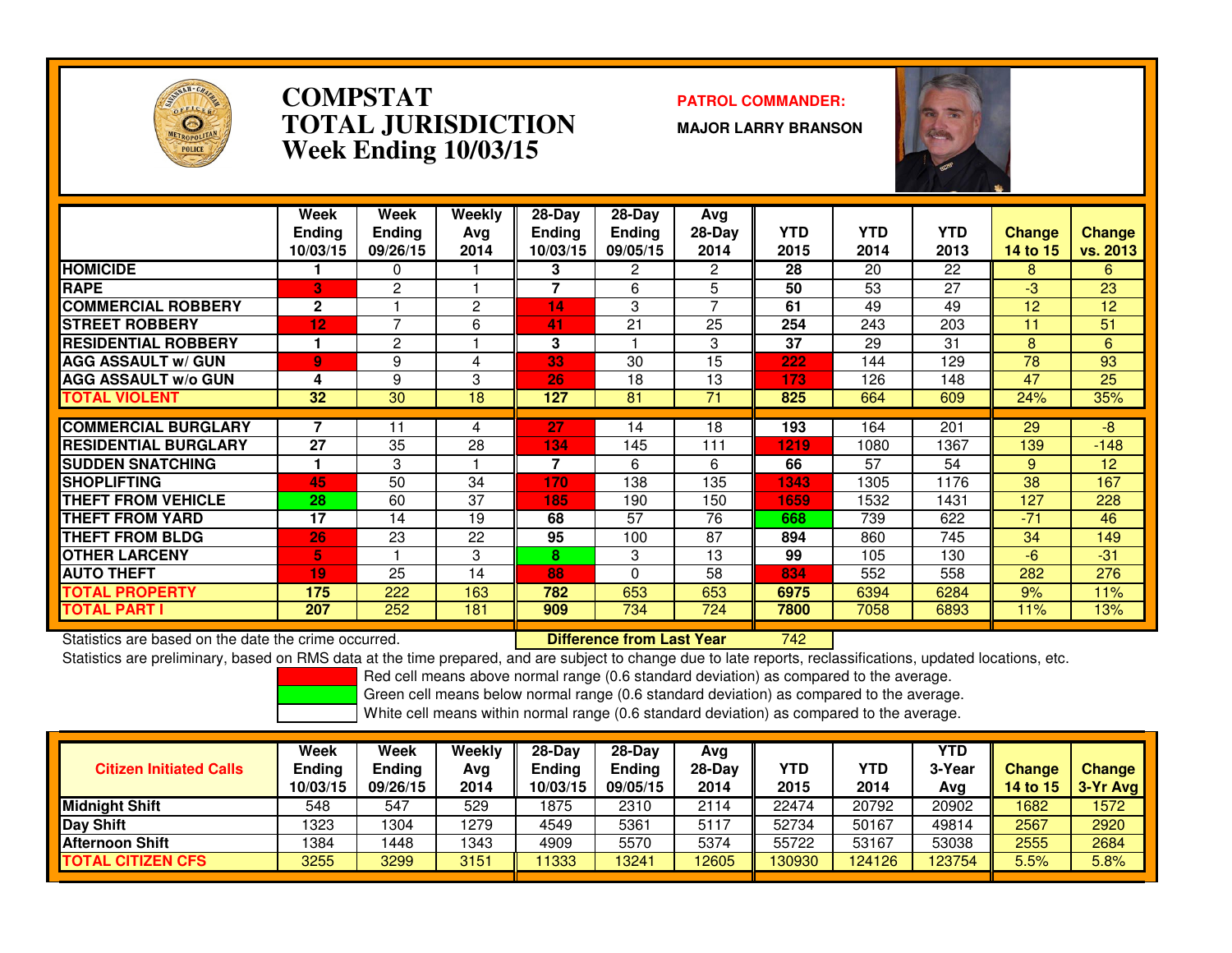

# **COMPSTAT PRECINCT COMMANDER: WEST CHATHAM PRECINCTWeek Ending 10/03/15**

**CAPT. CARL RAMEY**



|                             | Week           | Week           | <b>Weekly</b>  | $28 - Day$    | $28 - Day$     | Avg      |            |            |              |                |                |
|-----------------------------|----------------|----------------|----------------|---------------|----------------|----------|------------|------------|--------------|----------------|----------------|
|                             | <b>Ending</b>  | <b>Ending</b>  | Avg            | <b>Ending</b> | <b>Ending</b>  | $28-Day$ | <b>YTD</b> | <b>YTD</b> | <b>YTD</b>   | <b>Change</b>  | <b>Change</b>  |
|                             | 10/03/15       | 09/26/15       | 2014           | 10/03/15      | 09/05/15       | 2014     | 2015       | 2014       | 2013         | 14 to 15       | vs. 2013       |
| <b>HOMICIDE</b>             | 0              | 0              | $\Omega$       | 0             | 0              | 0        | 0          |            | $\mathbf{2}$ | $-1$           | $-2$           |
| <b>RAPE</b>                 | $\overline{2}$ | 0              | $\Omega$       | $\mathbf{2}$  |                |          | 15         | 11         | 6            | $\overline{4}$ | 9              |
| <b>COMMERCIAL ROBBERY</b>   | $\mathbf{0}$   | $\Omega$       | 0              | $\mathbf{2}$  | $\Omega$       |          | 12         | 7          | 4            | 5              | 8              |
| <b>STREET ROBBERY</b>       | $\mathbf{0}$   | 0              |                | $\mathbf{0}$  | $\overline{2}$ | 3        | 19         | 22         | 22           | -3             | $-3$           |
| <b>RESIDENTIAL ROBBERY</b>  | $\mathbf 0$    | $\Omega$       | $\Omega$       | $\mathbf{0}$  |                |          | 6          | 10         | 5            | $-4$           |                |
| <b>AGG ASSAULT w/ GUN</b>   | $\bf{0}$       | $\Omega$       | $\Omega$       | 0             | $\overline{2}$ |          | 19         | 14         | 12           | 5              | $\overline{7}$ |
| <b>AGG ASSAULT w/o GUN</b>  | 0              |                | $\Omega$       | $\mathbf 2$   | $\overline{2}$ | 2        | 33         | 13         | 25           | 20             | 8              |
| <b>TOTAL VIOLENT</b>        | $\overline{2}$ |                | $\overline{2}$ | 6             | 8              | 9        | 104        | 78         | 76           | 33%            | 37%            |
|                             |                |                |                |               |                |          |            |            |              |                |                |
| <b>COMMERCIAL BURGLARY</b>  | $\mathbf{2}$   | 0              |                | 5             | 5              | 4        | 52         | 41         | 24           | 11             | 28             |
| <b>RESIDENTIAL BURGLARY</b> | 11             | 11             | 5              | 39            | 31             | 21       | 252        | 208        | 231          | 44             | 21             |
| <b>SUDDEN SNATCHING</b>     | 0              | 0              | 0              | 0             | $\Omega$       |          | 4          | 4          | $\Omega$     | $\Omega$       | $\overline{4}$ |
| <b>SHOPLIFTING</b>          | $\bf{0}$       | $\overline{7}$ | 5              | 16            | 15             | 19       | 162        | 192        | 111          | $-30$          | 51             |
| <b>THEFT FROM VEHICLE</b>   | 4              | 21             | 6              | 43            | 27             | 26       | 279        | 244        | 209          | 35             | 70             |
| <b>THEFT FROM YARD</b>      | $\mathbf{2}$   | 2              | 3              | 9             | 9              | 12       | 121        | 112        | 80           | 9              | 41             |
| <b>THEFT FROM BLDG</b>      | 4              | 4              | 3              | 18            | 18             | 13       | 164        | 143        | 105          | 21             | 59             |
| <b>OTHER LARCENY</b>        |                | $\Omega$       |                | 4.            | $\Omega$       | 3        | 20         | 23         | 11           | $-3$           | 9              |
| <b>AUTO THEFT</b>           | 7              | 10             | 3              | 25            | $\Omega$       | 12       | 164        | 103        | 90           | 61             | 74             |
| <b>TOTAL PROPERTY</b>       | 31             | 55             | 28             | 156           | 105            | 111      | 1218       | 1070       | 861          | 14%            | 41%            |
| <b>TOTAL PART I</b>         | 33             | 56             | 30             | 162           | 113            | 121      | 1322       | 1148       | 937          | 15%            | 41%            |

Statistics are based on the date the crime occurred. **Difference from Last Year**  <sup>174</sup>Statistics are preliminary, based on RMS data at the time prepared, and are subject to change due to late reports, reclassifications, updated locations, etc.

Red cell means above normal range (0.6 standard deviation) as compared to the average.

Green cell means below normal range (0.6 standard deviation) as compared to the average.

| <b>Citizen Initiated Calls</b> | Week<br><b>Ending</b><br>10/03/15 | Week<br><b>Ending</b><br>09/26/15 | Weekly<br>Avg<br>2014 | $28-Dav$<br>Ending<br>10/03/15 | $28-Day$<br><b>Ending</b><br>09/05/15 | Avg<br>$28-Day$<br>2014 | YTD<br>2015 | <b>YTD</b><br>2014 | YTD<br>3-Year<br>Avg | <b>Change</b><br>14 to 15 | <b>Change</b><br>3-Yr Avg |
|--------------------------------|-----------------------------------|-----------------------------------|-----------------------|--------------------------------|---------------------------------------|-------------------------|-------------|--------------------|----------------------|---------------------------|---------------------------|
| <b>Midnight Shift</b>          | 104                               |                                   | 107                   | 373                            | 463                                   | 429                     | 4441        | 4127               | 4133                 | 314                       | 308                       |
| <b>Day Shift</b>               | 284                               | 269                               | 264                   | 926                            | 104                                   | 1055                    | 11110       | 0259               | 10317                | 851                       | 793                       |
| Afternoon Shift                | 280                               | 284                               | 279                   | 975                            | 136                                   | 1115                    | 11569       | 1097               | 10974                | 472                       | 595                       |
| <b>TOTAL CITIZEN CFS</b>       | 668                               | 668                               | 650                   | 2274                           | 2703                                  | 2599                    | 27120       | 25483              | 25424                | 6.4%                      | 6.7%                      |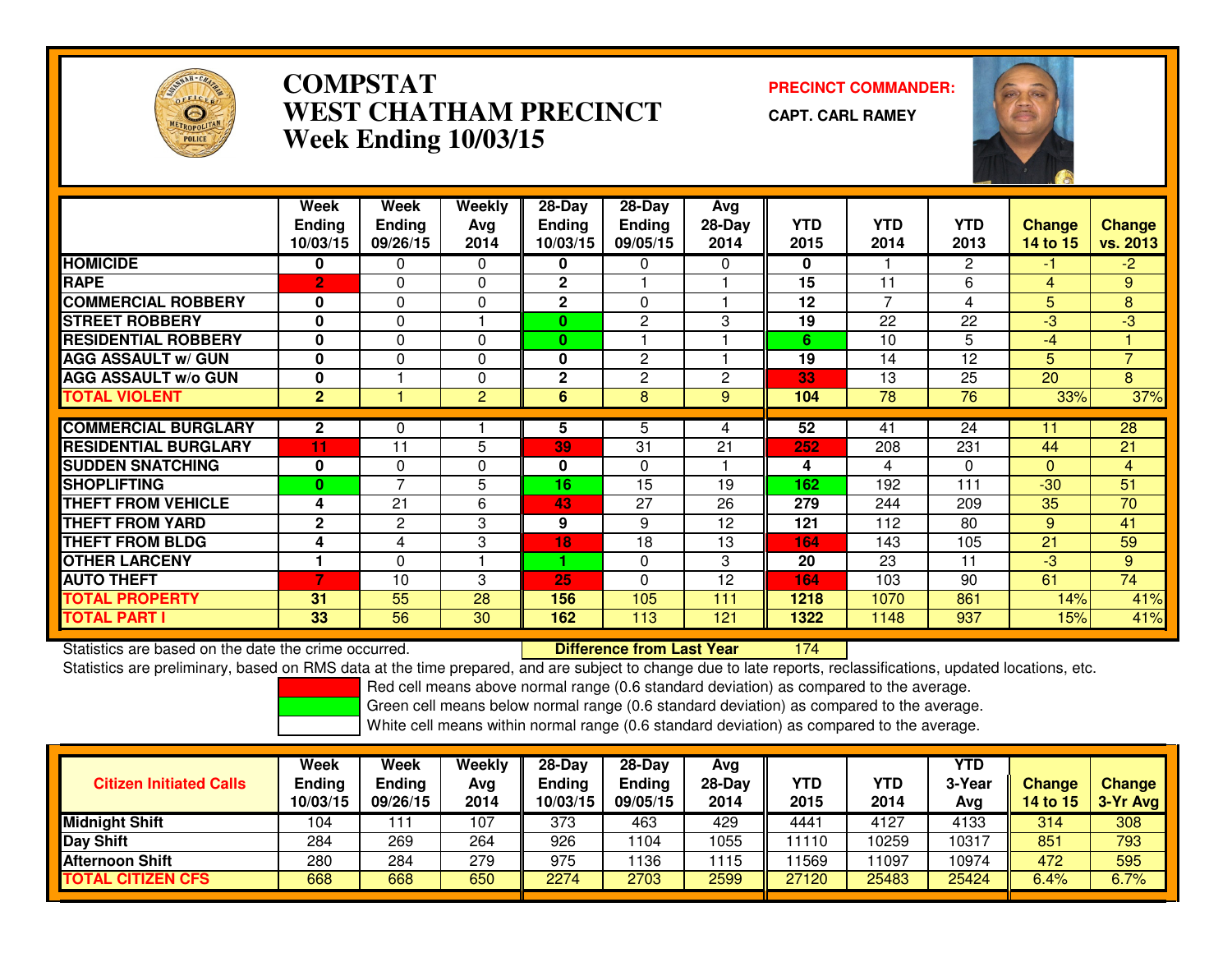

# **COMPSTAT PRECINCT COMMANDER: DOWNTOWN PRECINCTWeek Ending 10/03/15**

**CAPT. Ben Herron**



|                             | Week          | Week           | Weekly   | $28 - Day$      | $28 - Day$    | <b>Avg</b>   |      |                 |                 |               |                |
|-----------------------------|---------------|----------------|----------|-----------------|---------------|--------------|------|-----------------|-----------------|---------------|----------------|
|                             | <b>Ending</b> | <b>Ending</b>  | Avg      | <b>Ending</b>   | <b>Ending</b> | $28-Day$     | YTD  | <b>YTD</b>      | <b>YTD</b>      | <b>Change</b> | <b>Change</b>  |
|                             | 10/03/15      | 09/26/15       | 2014     | 10/03/15        | 09/05/15      | 2014         | 2015 | 2014            | 2013            | 14 to 15      | vs. 2013       |
| <b>HOMICIDE</b>             | $\bf{0}$      | 0              | $\Omega$ | $\mathbf{2}$    |               |              | 6    | 3               | 8               | 3             | $-2$           |
| <b>RAPE</b>                 |               |                | $\Omega$ | 4               |               |              | 12   | 11              | 6               |               | 6              |
| <b>COMMERCIAL ROBBERY</b>   | $\bf{0}$      | 0              | $\Omega$ | 4               |               |              | 9    | 6               | 9               | 3             | $\overline{0}$ |
| <b>STREET ROBBERY</b>       | 3             | 2              | 2        | 14              | 6             |              | 86   | 63              | 76              | 23            | 10             |
| <b>RESIDENTIAL ROBBERY</b>  | $\bf{0}$      | $\Omega$       | $\Omega$ | 0               | 0             | 0            | 6    |                 | 6               | 5             | $\Omega$       |
| <b>AGG ASSAULT w/ GUN</b>   | 6             | $\overline{2}$ |          | 10 <sub>1</sub> | 4             | 3            | 42   | 26              | 30              | 16            | 12             |
| <b>AGG ASSAULT w/o GUN</b>  |               | 3              |          | 7               | 4             | 3            | 36   | 33              | 34              | 3.            | $\overline{2}$ |
| <b>TOTAL VIOLENT</b>        | 11            | 8              | 4        | 41              | 17            | 16           | 197  | 143             | 169             | 38%           | 17%            |
|                             |               |                |          |                 |               |              |      |                 |                 |               |                |
| <b>COMMERCIAL BURGLARY</b>  | 0             |                |          | 3               | 3             | 3            | 22   | $\overline{30}$ | $\overline{27}$ | $-8$          | $-5$           |
| <b>RESIDENTIAL BURGLARY</b> | 3             | 2              | 3        | 8               | 19            | 11           | 110  | 91              | 126             | 19            | $-16$          |
| <b>SUDDEN SNATCHING</b>     |               |                |          | $\mathbf{2}$    | 3             | $\mathbf{2}$ | 30   | 21              | 29              | 9             |                |
| <b>SHOPLIFTING</b>          | 5             | $\overline{7}$ | 4        | 23              | 33            | 18           | 199  | 167             | 164             | 32            | 35             |
| <b>THEFT FROM VEHICLE</b>   | 5.            | 8              | 9        | 30              | 34            | 36           | 304  | 402             | 280             | $-98$         | 24             |
| <b>THEFT FROM YARD</b>      | 9             | 4              | 5        | 25              | 15            | 21           | 174  | 200             | 188             | $-26$         | $-14$          |
| <b>THEFT FROM BLDG</b>      | 4             | 4              | 5        | 18              | 17            | 21           | 165  | 196             | 138             | $-31$         | 27             |
| <b>OTHER LARCENY</b>        |               | 0              |          |                 |               | $\mathbf{2}$ | 16   | 19              | 32              | $-3$          | $-16$          |
| <b>AUTO THEFT</b>           |               | 4              | 3        | 14              | 0             | 11           | 156  | 112             | 91              | 44            | 65             |
| <b>TOTAL PROPERTY</b>       | 29            | 31             | 31       | 124             | 125           | 125          | 1176 | 1238            | 1075            | $-5%$         | 9%             |
| <b>TOTAL PART I</b>         | 40            | 39             | 35       | 165             | 142           | 141          | 1373 | 1381            | 1244            | $-1%$         | 10%            |

Statistics are based on the date the crime occurred. **Difference from Last Year**  -8Statistics are preliminary, based on RMS data at the time prepared, and are subject to change due to late reports, reclassifications, updated locations, etc.

Red cell means above normal range (0.6 standard deviation) as compared to the average.

Green cell means below normal range (0.6 standard deviation) as compared to the average.

| <b>Citizen Initiated Calls</b> | Week<br><b>Ending</b><br>10/03/15 | Week<br><b>Ending</b><br>09/26/15 | Weekly<br>Avg<br>2014 | $28-Dav$<br>Ending<br>10/03/15 | $28-Dav$<br><b>Ending</b><br>09/05/15 | Avg<br>28-Dav<br>2014 | YTD<br>2015 | <b>YTD</b><br>2014 | YTD<br>3-Year<br>Avg | Change<br>14 to 15 | Change<br>3-Yr Avg |
|--------------------------------|-----------------------------------|-----------------------------------|-----------------------|--------------------------------|---------------------------------------|-----------------------|-------------|--------------------|----------------------|--------------------|--------------------|
| <b>Midnight Shift</b>          | 123                               | 49ء                               | 114                   | 435                            | 488                                   | 457                   | 4801        | 4538               | 4544                 | 263                | 257                |
| <b>Day Shift</b>               | 246                               | 234                               | 223                   | 795                            | 960                                   | 891                   | 9407        | 8739               | 8793                 | 668                | 614                |
| <b>Afternoon Shift</b>         | 245                               | 254                               | 244                   | 876                            | 1008                                  | 976                   | 10137       | 9729               | 9632                 | 408                | 505                |
| <b>TOTAL CITIZEN CFS</b>       | 614                               | 637                               | 581                   | 2106                           | 2456                                  | 2324                  | 24345       | 23006              | 22970                | 5.8%               | 6.0%               |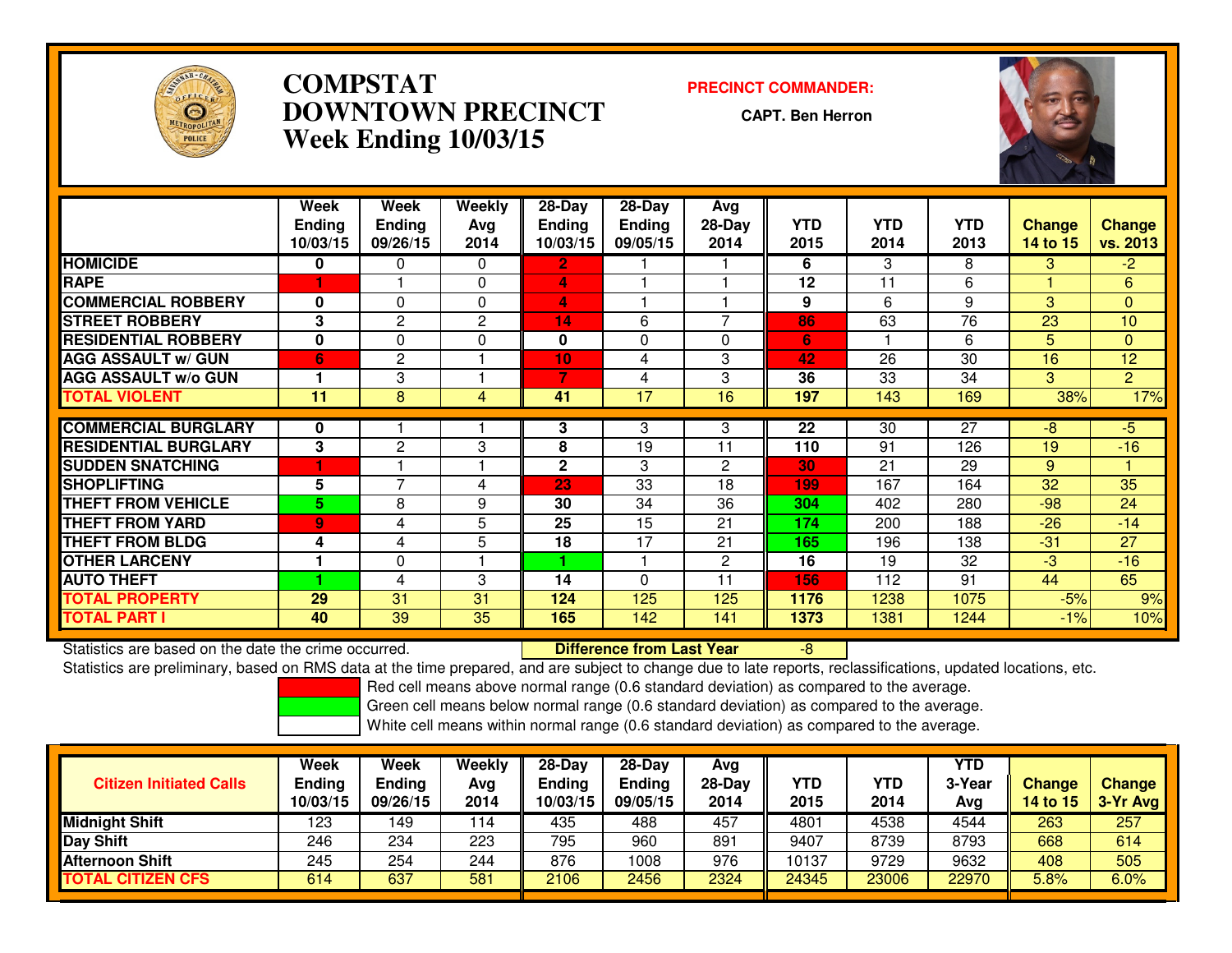

# **COMPSTATCENTRAL PRECINCT Week Ending 10/03/15**

**PRECINCT COMMANDER:**



|                             | Week           | Week          | Weekly         | 28-Day        | $28-Day$      | Avg            |            |            |            |                |                |
|-----------------------------|----------------|---------------|----------------|---------------|---------------|----------------|------------|------------|------------|----------------|----------------|
|                             | <b>Ending</b>  | <b>Ending</b> | Avg            | <b>Ending</b> | <b>Ending</b> | $28-Day$       | <b>YTD</b> | <b>YTD</b> | <b>YTD</b> | <b>Change</b>  | <b>Change</b>  |
|                             | 10/03/15       | 09/26/15      | 2014           | 10/03/15      | 09/05/15      | 2014           | 2015       | 2014       | 2013       | 14 to 15       | vs. 2013       |
| <b>HOMICIDE</b>             | $\bf{0}$       | 0             | $\Omega$       | 0             |               |                | 10         | 11         | 7          | $-1$           | 3              |
| <b>RAPE</b>                 | 0              |               | $\mathbf 0$    |               |               |                | 8          | 10         | 5          | $-2$           | 3 <sup>1</sup> |
| <b>COMMERCIAL ROBBERY</b>   |                | 0             | 0              | $\mathbf{2}$  | $\mathbf{0}$  |                | 9          | 11         | 11         | $-2$           | $-2$           |
| <b>STREET ROBBERY</b>       | $\mathbf{2}$   | 3             | $\overline{c}$ | 6             | 6             | 8              | 67         | 81         | 51         | $-14$          | 16             |
| <b>RESIDENTIAL ROBBERY</b>  |                | $\Omega$      | $\Omega$       | 1             | $\Omega$      | 0              | 7          | 3          | 5          | $\overline{4}$ | $\overline{2}$ |
| <b>AGG ASSAULT W/ GUN</b>   | 3              | 3             | $\overline{2}$ | 12            | 14            | 6              | 82         | 61         | 42         | 21             | 40             |
| <b>AGG ASSAULT w/o GUN</b>  |                |               |                | 6             | 5             | 3              | 43         | 34         | 45         | 9              | $-2$           |
| <b>TOTAL VIOLENT</b>        | 8              | 8             | 5              | 28            | 27            | 21             | 226        | 211        | 166        | 7%             | 36%            |
|                             |                |               |                |               |               |                |            |            |            |                |                |
| <b>COMMERCIAL BURGLARY</b>  |                | 3             |                | 5             |               | 4              | 54         | 34         | 71         | 20             | $-17$          |
| <b>RESIDENTIAL BURGLARY</b> | 3              | 4             | 9              | 24            | 25            | 34             | 327        | 335        | 342        | $-8$           | $-15$          |
| <b>SUDDEN SNATCHING</b>     | $\bf{0}$       |               | $\Omega$       | $\mathbf{2}$  |               |                | 10         | 13         | 10         | $-3$           | $\mathbf{0}$   |
| <b>SHOPLIFTING</b>          | $\overline{9}$ | 3             | $\mathbf{2}$   | 14            | 6             | 8              | 74         | 74         | 73         | $\Omega$       |                |
| <b>THEFT FROM VEHICLE</b>   | 10             | 13            | 9              | 45            | 43            | 36             | 466        | 362        | 362        | 104            | 104            |
| <b>THEFT FROM YARD</b>      | $\overline{2}$ | 5             | 5              | 18            | 13            | 20             | 149        | 198        | 166        | $-49$          | $-17$          |
| <b>THEFT FROM BLDG</b>      | 3              | 5             | 4              | 15            | 20            | 18             | 175        | 173        | 154        | $\overline{2}$ | 21             |
| <b>OTHER LARCENY</b>        | $\overline{2}$ |               |                | 4             |               | $\overline{2}$ | 28         | 13         | 25         | 15             | $\overline{3}$ |
| <b>AUTO THEFT</b>           | 4              | 2             | 4              | 13            | $\Omega$      | 17             | 217        | 170        | 174        | 47             | 43             |
| <b>TOTAL PROPERTY</b>       | 34             | 37            | 35             | 140           | 110           | 141            | 1500       | 1372       | 1377       | 9%             | 9%             |
| <b>TOTAL PART I</b>         | 42             | 45            | 40             | 168           | 137           | 162            | 1726       | 1583       | 1543       | 9%             | 12%            |

Statistics are based on the date the crime occurred. **Difference from Last Year** 

Statistics are based on the date the crime occurred. **Exerce the Lub of Lifterence from Last Year Norm 143 Lub**<br>Statistics are preliminary, based on RMS data at the time prepared, and are subject to change due to late repo

Red cell means above normal range (0.6 standard deviation) as compared to the average.

Green cell means below normal range (0.6 standard deviation) as compared to the average.

| <b>Citizen Initiated Calls</b> | Week<br><b>Ending</b><br>10/03/15 | Week<br><b>Ending</b><br>09/26/15 | Weekly<br>Avg<br>2014 | 28-Day<br><b>Ending</b><br>10/03/15 | $28-Dav$<br><b>Ending</b><br>09/05/15 | Ava<br>$28-Day$<br>2014 | <b>YTD</b><br>2015 | YTD<br>2014 | YTD<br>3-Year<br>Avg | <b>Change</b><br>14 to $15$ | <b>Change</b><br>3-Yr Avg |
|--------------------------------|-----------------------------------|-----------------------------------|-----------------------|-------------------------------------|---------------------------------------|-------------------------|--------------------|-------------|----------------------|-----------------------------|---------------------------|
| Midnight Shift                 | 126                               | 09 ا                              | 116                   | 403                                 | 486                                   | 463                     | 5017               | 4570        | 4596                 | 447                         | 421                       |
| Day Shift                      | 283                               | 27 <sup>1</sup>                   | 268                   | 974                                 | 097                                   | 1074                    | 10829              | 10560       | 10121                | 269                         | 708                       |
| Afternoon Shift                | 310                               | 299                               | 274                   | 1058                                | 126                                   | 1098                    | 11678              | 10843       | 11026                | 835                         | 652                       |
| <b>TOTAL CITIZEN CFS</b>       | 719                               | 679                               | 659                   | 2435                                | 2709                                  | 2635                    | 27524              | 25973       | 25743                | 6.0%                        | 6.9%                      |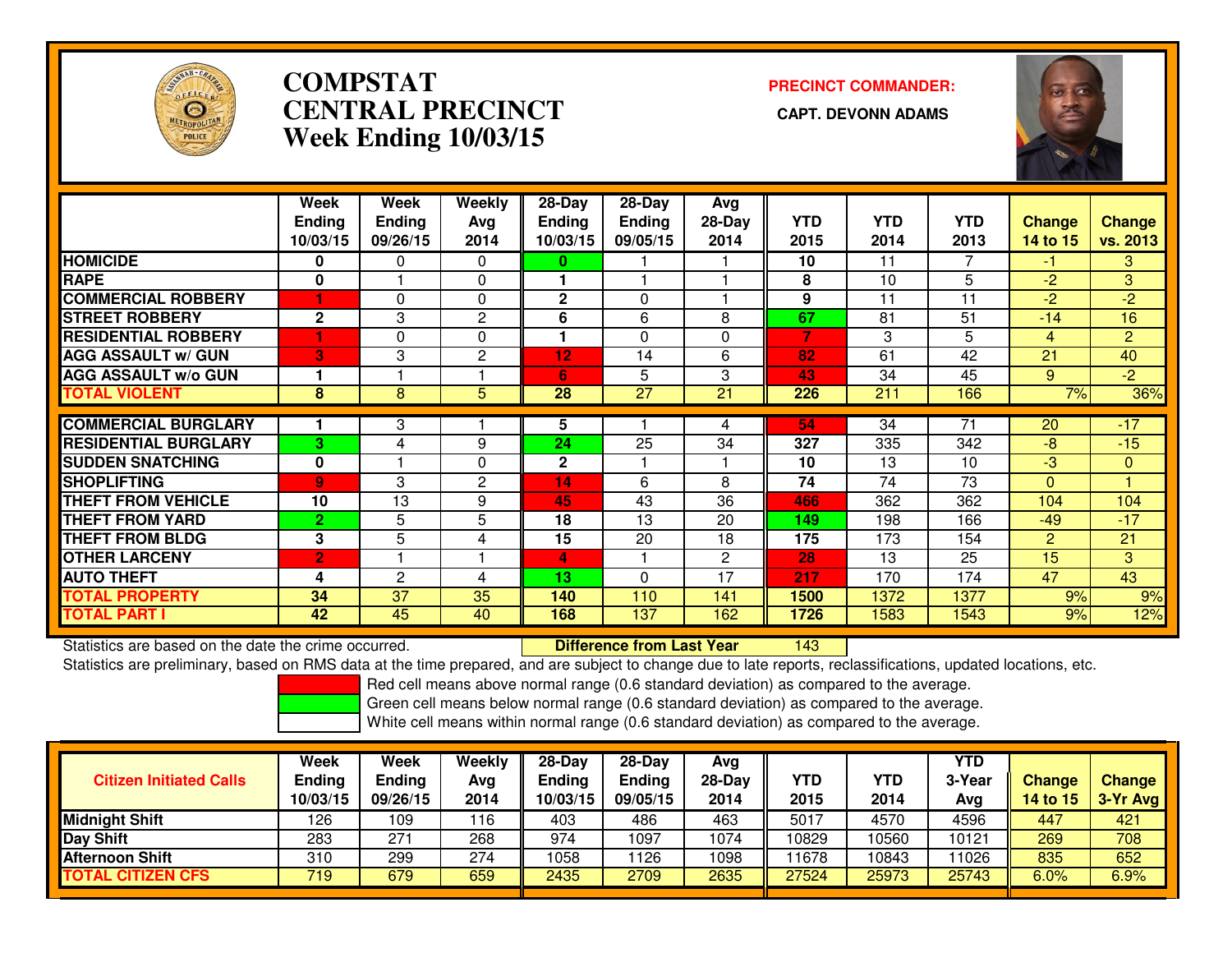

### **COMPSTAT PRECINCT COMMANDER: SOUTHSIDE PRECINCT CAPT. TERRY SHOOPWeek Ending 10/03/15**



|                             | Week<br>Endina<br>10/03/15 | Week<br><b>Endina</b><br>09/26/15 | Weekly<br>Avg<br>2014 | 28-Day<br><b>Endina</b><br>10/03/15 | $28-Day$<br><b>Ending</b><br>09/05/15 | Avg<br>$28-Day$<br>2014 | <b>YTD</b><br>2015 | <b>YTD</b><br>2014 | <b>YTD</b><br>2013 | <b>Change</b><br>14 to 15 | <b>Change</b><br>vs. 2013 |
|-----------------------------|----------------------------|-----------------------------------|-----------------------|-------------------------------------|---------------------------------------|-------------------------|--------------------|--------------------|--------------------|---------------------------|---------------------------|
| <b>HOMICIDE</b>             |                            | 0                                 | 0                     |                                     | 0                                     | 0                       | 3                  |                    | 3                  | $\overline{2}$            | 0                         |
| <b>RAPE</b>                 | $\mathbf{0}$               | 0                                 | $\Omega$              | 0                                   | $\Omega$                              |                         | 6                  | $\overline{ }$     | 4                  | -1                        | $\overline{2}$            |
| <b>COMMERCIAL ROBBERY</b>   |                            | $\Omega$                          |                       |                                     | 0                                     | 3                       | 8                  | 17                 | 15                 | $-9$                      | $-7$                      |
| <b>STREET ROBBERY</b>       |                            | 0                                 |                       | 4                                   | 5                                     | 4                       | 35                 | 46                 | 23                 | $-11$                     | 12                        |
| <b>RESIDENTIAL ROBBERY</b>  | $\Omega$                   | $\overline{2}$                    | $\Omega$              | $\mathbf{2}$                        | 0                                     |                         | 12                 | 9                  | 6                  | 3                         | 6                         |
| <b>AGG ASSAULT w/ GUN</b>   | $\mathbf 0$                | $\mathbf{2}$                      | $\Omega$              | 8                                   | 3                                     |                         | 25                 | 10                 | 11                 | 15                        | 14                        |
| <b>AGG ASSAULT w/o GUN</b>  |                            | 0                                 | 0                     | 4                                   | 3                                     | 2                       | 22                 | 15                 | 23                 | 7                         | $-1$                      |
| <b>TOTAL VIOLENT</b>        | 4                          | 4                                 | 3                     | 20                                  | 11                                    | 11                      | 111                | 105                | 85                 | 6%                        | 31%                       |
|                             |                            |                                   |                       |                                     |                                       |                         |                    |                    |                    |                           |                           |
| <b>COMMERCIAL BURGLARY</b>  | $\overline{2}$             | 5                                 |                       | 10                                  | 5                                     | 3                       | 44                 | 29                 | 45                 | 15                        | 41                        |
| <b>RESIDENTIAL BURGLARY</b> | $\overline{2}$             | 6                                 | 5                     | 18                                  | $\overline{28}$                       | 18                      | 244                | 176                | 298                | 68                        | $-54$                     |
| <b>SUDDEN SNATCHING</b>     | $\bf{0}$                   | 0                                 | $\Omega$              |                                     | $\Omega$                              |                         | 12                 | 9                  | 8                  | 3                         | $\overline{4}$            |
| <b>SHOPLIFTING</b>          | 21                         | 24                                | 13                    | 75                                  | 52                                    | 51                      | 551                | 507                | 542                | 44                        | 9                         |
| <b>THEFT FROM VEHICLE</b>   | 3.                         | 11                                | 7                     | 31                                  | 52                                    | 27                      | 324                | 282                | 282                | 42                        | 42                        |
| <b>THEFT FROM YARD</b>      | $\mathbf{2}$               | 0                                 | 2                     | 4                                   | 7                                     | 9                       | 93                 | 95                 | 83                 | $-2$                      | 10                        |
| <b>THEFT FROM BLDG</b>      | 8                          | 4                                 | 4                     | 24                                  | 22                                    | 17                      | 200                | 170                | 195                | 30                        | 5                         |
| <b>OTHER LARCENY</b>        |                            | 0                                 |                       | $\mathbf{2}$                        | 1                                     | 2                       | 18                 | 25                 | 34                 | $-7$                      | $-16$                     |
| <b>AUTO THEFT</b>           | $\mathbf{2}$               | 7                                 | 2                     | 16                                  | 0                                     | 8                       | 158                | 72                 | 90                 | 86                        | 68                        |
| <b>TOTAL PROPERTY</b>       | 41                         | 57                                | 34                    | 181                                 | 167                                   | 136                     | 1644               | 1365               | 1577               | 20%                       | 4%                        |
| <b>TOTAL PART I</b>         | 45                         | 61                                | 37                    | 201                                 | 178                                   | 148                     | 1755               | 1470               | 1662               | 19%                       | 6%                        |

Statistics are based on the date the crime occurred. **Difference from Last Year** 

<sup>285</sup>

Statistics are preliminary, based on RMS data at the time prepared, and are subject to change due to late reports, reclassifications, updated locations, etc.

Red cell means above normal range (0.6 standard deviation) as compared to the average.

Green cell means below normal range (0.6 standard deviation) as compared to the average.

| <b>Citizen Initiated Calls</b> | <b>Week</b><br><b>Ending</b><br>10/03/15 | <b>Week</b><br><b>Ending</b><br>09/26/15 | Weekly<br>Avg<br>2014 | $28-Dav$<br><b>Ending</b><br>10/03/15 | $28-Dav$<br><b>Ending</b><br>09/05/15 | Ava<br>28-Dav<br>2014 | YTD<br>2015 | YTD<br>2014 | YTD<br>3-Year<br>Ava | <b>Change</b><br><b>14 to 15</b> | <b>Change</b><br>3-Yr Avg |
|--------------------------------|------------------------------------------|------------------------------------------|-----------------------|---------------------------------------|---------------------------------------|-----------------------|-------------|-------------|----------------------|----------------------------------|---------------------------|
| <b>Midnight Shift</b>          | 90                                       | 84                                       | 91                    | 309                                   | 434                                   | 363                   | 3981        | 3586        | 3638                 | 395                              | 343                       |
| <b>Day Shift</b>               | 253                                      | 252                                      | 259                   | 923                                   | 1142                                  | 1038                  | 10901       | 0216        | 10121                | 685                              | 780                       |
| <b>Afternoon Shift</b>         | 258                                      | 275                                      | 259                   | 916                                   | 164                                   | 1034                  | 10656       | 10163       | 10096                | 493                              | 560                       |
| <b>TOTAL CITIZEN CFS</b>       | 601                                      | 611                                      | 609                   | 2148                                  | 2740                                  | 2435                  | 25538       | 23965       | 23856                | 6.6%                             | 7.1%                      |